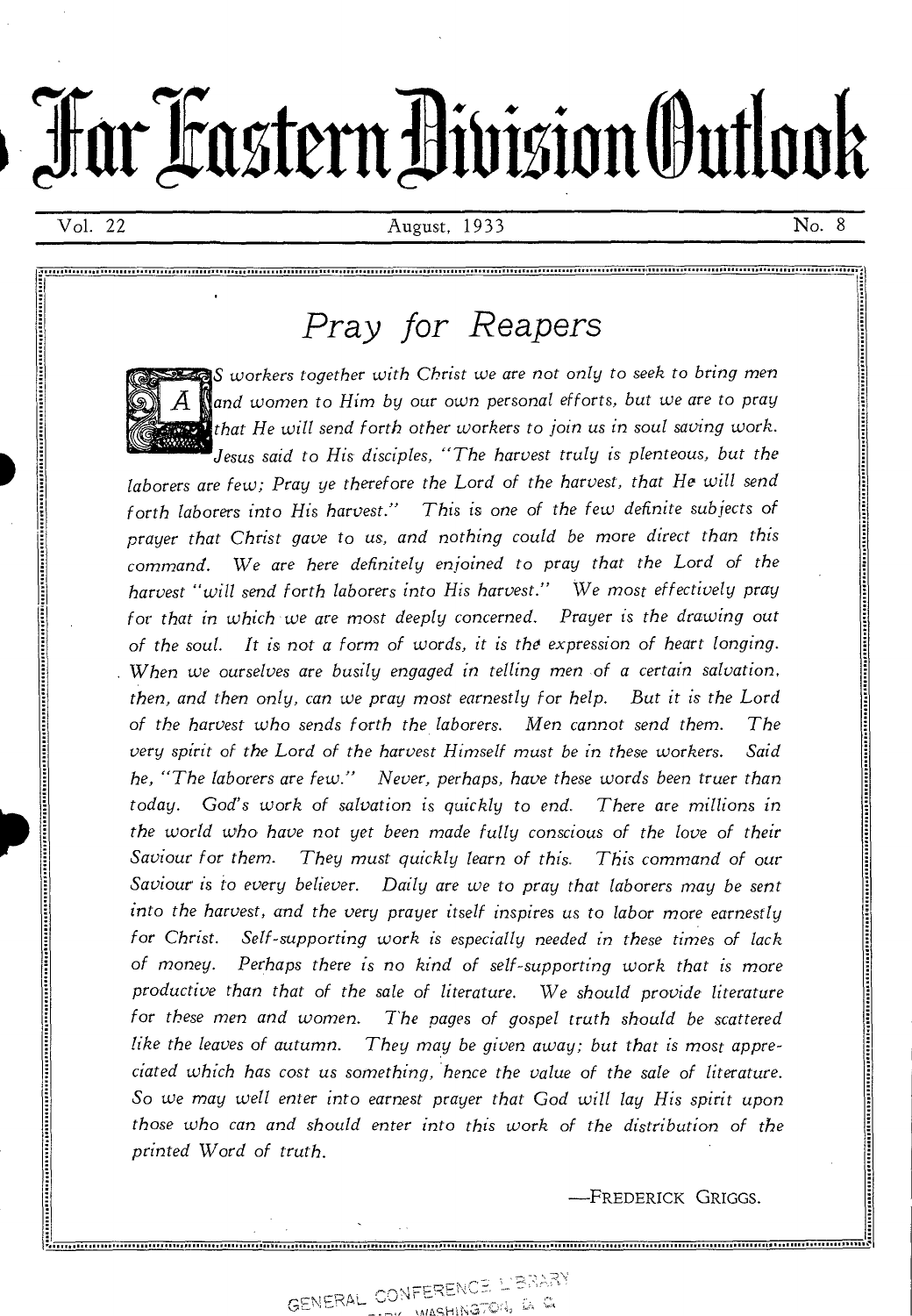# A BRIEF REPORT OF THE MID-YEAR MEETING OF THE FAR EASTERN DIVISION COMMITTEE Held at Baguio, P. I., June 30 to July 4 By EUGENE WOESNER, Secretary

Our working policy provides for a spring or mid-year *meeting* of the Committee in standard to the regular annual Winter<br>Council, whenever the exigencies of the work warrant calling such a meeting.<br>Accordingly, in view of the many problems facing us, mostly of a financial nature, members of the Far Easte and continued for several days in an intensive study of ways and means of *carrying*  forward our work in the face of present conditions. There were present in addition to the Division and Philippine Union members of the Committee who are usually available, Pastor H. A. Oberg from James, Rastor V. T. Armstrong from James, and E J. Johanson of Singapore, the latter representing the Malayan Union in the absence of Pastor J. G. Erickson of the Manila Sanitarium was also present a portion of the time by spe-cial invitation.

While continued reductions in the appropriations from our Home Board bring<br>problems which are difficult to meet, some-<br>how the work seems to keep going, and<br>as a matter of fact, in many lines greater<br>advancement is seen than in former more prosperous times, all of which proves that the Lord is in this movement and will finish His work in spite of every apparent

hindering cause. A review *of* the *past* six months brought courage to our brethren as they faced their problems. The feeling of the Committee is well expressed in the *following* resolu-tion of

#### Gratitude and Consecration

"Whereas, We have seen during the past six months since our last Division Committee meeting many indications of God's presence and leading in the various phases of our work in the midst of present difficult times, such as:

"(a) The outstanding success of our workers in winning souls to this message, in the face of the decreased income and

working forces. "(b) The increasing interest of our

lay people in spreading the light of truth<br>among their energhbors.<br> $\alpha^{(c)}$  the presentation of many new openings for the teaching of our message,<br> $\alpha^{(c)}$  of the presentation of many new many many many many the progress

our workers.<br>" $(g)$  The s The sp'endid increase of 1.843 new Sabbath school members with additional<br>offerings amounting to over **P1,800**.<br>"(h) The loyalty and perseverance of

of the fingle amountains to the collection of the contract of the column army of faithful colporteurs in these trying times.

"Therefore, "Resolved, That we hereby express our deep gratitude to our heavenly Father for His innumerable blessings upon the work and at the same time reconsecrate our lives to Him and to this cause into which He has led us for its speedy consummation where the conservation of the contenuous conservation of the form continued support was expressed in

"Whereas, In these times of financial perplexity the General Conference has, through diligent effort and careful econ-

omies, kept the appropriations coming through to us with the minimum possible reductions, and has in every way co-operated with us in maintaining our work

in as strong a way as possible; therefore, "Resolved, That we express to the breftherence our grate-<br>ren of the General Conference our grate-<br>ren of the General Conference our grate-<br>ful appreciation for this help received them."

The Committee were unanimous in plans for developing our own resources just as far as possible to supplement appropriations coming from abroad, and to this end<br>the importance of the Harvest Invatherino<br>work was stressed. Study was also given<br>as to the possibilities that are ours in de-<br>veloping faithfulness in tithing on the<br>part of all o Spring Council, was made applicable to the Far Eastern Division:

#### Increasing the Tithe

"Whereas, The Lord has laid upon His people the duty and high privilege of as-sociation with Him in sacrifice and bene-volence, and has designated the tithe of

men's income as peculiarly His own; and "Whereas, We are assured in the Spirit of Prophecy that if a faithful tithe were paid by all there would be sufficient means to carry on the Lord's work; therefore

"WE RECOMMEND,

"(a) That *special efforts* be put forth in every mission to lead the believers to the place where they will receive the blessings promised to those who *bring all* the tithes

into the storehouse; and we write the transfer of the magnetic in taking persons into the fellowship of the church to place before them the instruction on title paying, and urge new believers to faithfulness in this respec

"(c) That mission workers, elders and officers of the church should recognize it as a principle of leadership in God's cause to set a good example in the matter of tithe paying, and that no one should be continued as either a church officer or mission worker who does not measure up to this standard of leadership."

While perfecting plans for the increase of our income, the importance of exercis-<br>ing every consistent economy for the con-<br>servation of our funds with a view of<br>making them accomplish the greatest possible good was not overlooked:

#### *Economy* in Administration

"WE RECOMMEND, That continued 'careful economy and conservation of funds be-<br>practiced in the division, union and local<br>mission organizations and in all our institutions in every way consistent with the efficient administration of our work ; and that a study be made in each organization as to possible savings in postage. bulletins, cables, travel, and other expenditures."

Departmental matters came in for their share of attention. The importance of keeping the literature work going strong ; of enlisting the co-operation of the laity<br>to supplement the work of the regular<br>minister; of continuing to make the ut-<br>minister; of continuing to make the ut-<br>most of our Sabbath school work; of<br>harnessing the energy of portance of all these agencies was stressed, and appropriate resolutions were drawn up and adopted, several of which we here quote while others will be communicated to the field through our departments.

#### Training One Thousand Lay Bible Preachers and Lay Bible Workers

Recognizing the movement that for a number of years has been developing annong our lay members in the winning of souls through preaching and Bible work, and which was given a definite im-<br>petus early in 1933 at the various union<br>biennial sessions resulting in goals being<br>set to enlist and train 1,000 lay Bible<br>workers throughout the Far Eastern Division<br>to be a fulf

9, P. 126: "Hundreds and thousands were seen visiting families, and opening before them the Word of God . . . On every side doors were thrown *open . . .* The world seemed to be lightened with the heavenly influ-ence." And

Whereas, a movement *of this kind* needs vigilant supervision and the members careful training in order to give permanency and to *insure* a healthful growth to this important advance move, therefore

WE RECOMMEND, (a) That the va-rious union and local missions urge upon their workers the importance of organ-izing and carrying forward to completion classes in their churches for the training

of lay Bible workers,<br>
(b) That either the book, "How to Give<br>
(b) That either the book, "How to Give<br>
Bible Readings," or the manuscript<br>
ranslated and prepared by the Division be<br>
translated into the language of the fiel

giving of five Bible studies to those not of our faith) be awarded a certificate by the Far Eastern Division Home Mission-<br>the Far Eastern Division Home Mission-<br>any Department.

 $\sim$  (d) That to both lay Bible workers and lay preachers be issued a lay worker's license by the mission committee, the fol-lowing being the standards to be met by lay workers to qualify for the license. (1) Sound in the faith, and of good

reputation in the community.<br>
(2) A faithful title payer.<br>
(3) Holding a Lay Bible Worker's Certificate in recognition of having satisfactorily completed the Lay Bible Worker's<br>
Training Course.<br>
(4) Giving evidence of an

pose and having demonstrated ability in<br>soul-winning endeavor.<br>(5) An understanding of the fact that<br>he is engaging in the work as a self-<br>supporting missionary, that is, without<br>emuneration by salary or solicitation.<br>Trat

#### Work

WE RECOMMEND, (a) That each mission endeavor to establish a clinic and simple treatments be given to the sick by a nurse or one qualified for this work. (b) That in the next issue of the Harvest Ingathering paper a report of our various medical activities including nurses

engaged in field work be given. (e) That simple literature be prepared in the different languages for our people on the care of the body, simple treat-ments, and the preparation of a balanced

diet from the resources of the country.<br>Interesting reports from the field and<br>of the activities of departments were pre-<br>sented by the union representatives and<br>departmental secretaries, all of which re-<br>vealed progress. of the *Outlook.*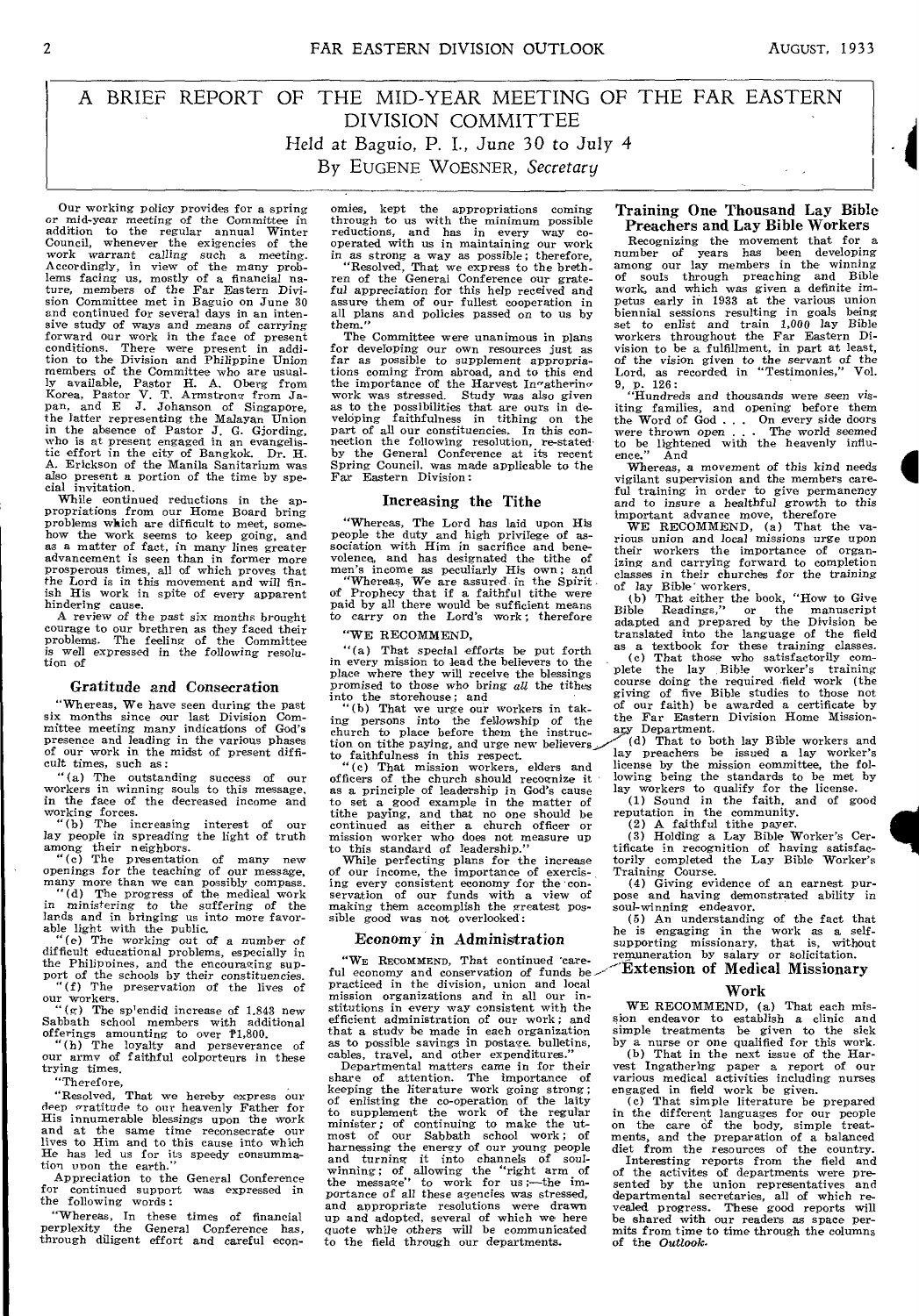

# The Malayan Union Surpasses the 1100 Mark

By E. J. JOHANSON

Steady Progress Continues as New Stations are Opened \*

I am very thankful this morning for the privilege of bringing you greetings from our churches in Malaya. They all have a growing love

for this truth, a great desire to see the work finished and the Saviour come, and are doing all they can to forward the message.

The Malayan field takes in French Indo-China, Siam, the Malay Peninsula, with headquarters at Singapore, right off the southernmost point of the continent of Asia; and a part of Borneo. At the close of the year 1932, we had a membership of 1097. We have been anxiously waiting to see it climb up beyond the 1,100 mark, and cord than we have learned to associate with the true League of Nations.

We have in our field something like eleven distinct and separate gov-

ernments. In the British colony of the Straits Settlements, we can work for whom we will. However, whenwe go up the peninsula, which is British only in the sense that, by treaties with native rulers, it is under British protection, we find provisions which stipulate' that no proselyting shall be done among the Mohammedan peoples. But there must be some way of giving the message to those people, and we must find that way.

We have had one or two Mohammedans who have

this has now happened; it is now somewhere around<br>1,135. That,  $\overline{T}$  h a t, however, does not fully represent the<br>work that has that has been done in the years gone by, for there have been a large number of transients w h o have accepted the message. There may be many such witnessing for the Master in the hinterland of China and India a n d other , countries, of whom we hear nothing.

Last year, in spite of the depression, our of-<br>ferings continued continued to increase up until the close of



*Malayan Union Administration Building and Signs Press.* 

November, when the offerings for the preceding twelve months were the very highest in the history of our work. The tithe reached its peak eighteen months or so before then, and from that time on there has been quite a decrease which has in turn added to our financial embarrassment. For the last couple of months, however, there has been a slight upward trend in our tithe receipts, and we are doing all we can to encourage our people to greater faithfulness.

Our field is a very interesting one. It is made up of a great diversity of people, as you know. At the present time *we* are conducting work in some eighteen different languages. When we meet in biennial session we have a real League of Nations, but with considerably less disport work in two stations and one little outstation; since then, we have opened up work in three more outstations. In each case we must get permission from the government before we can do anything. Brother Wentland is working very hard in his field, and very encouraging reports have been received. Two new outstations have been opened up since the first of the year. In French Indo-China *we*  have been working under the handicap of having no constituency in the field, and so have had to pick up native helpers anyway we could. At first they were not even Adventists, but just interested ones who helped the foreign workers in translating, etc. Today *we* have a small membership and organized churches in both Phnom-Penh (Cambodia) and Saigon (Cochin China), and have chosen

taken their stand<br>for Christianity Christianity and the truth in Singapore, for we<br>have liberty to have liberty to<br>work for these for these

people there. In imagination we go on up through Siam, where we have full liberty to preach the gospel; but the Siamese people are a very difficult people to reach. They are Budhists, and are not very susceptible to<br>Christianity. In Christianity. French Indo-China things are opening up in a very encouraging w a y When Brother<br>Giording was Gjording here in December he was able to re-

<sup>\*</sup> Extracts from report given at Baguio, P. I., July 1, 1933.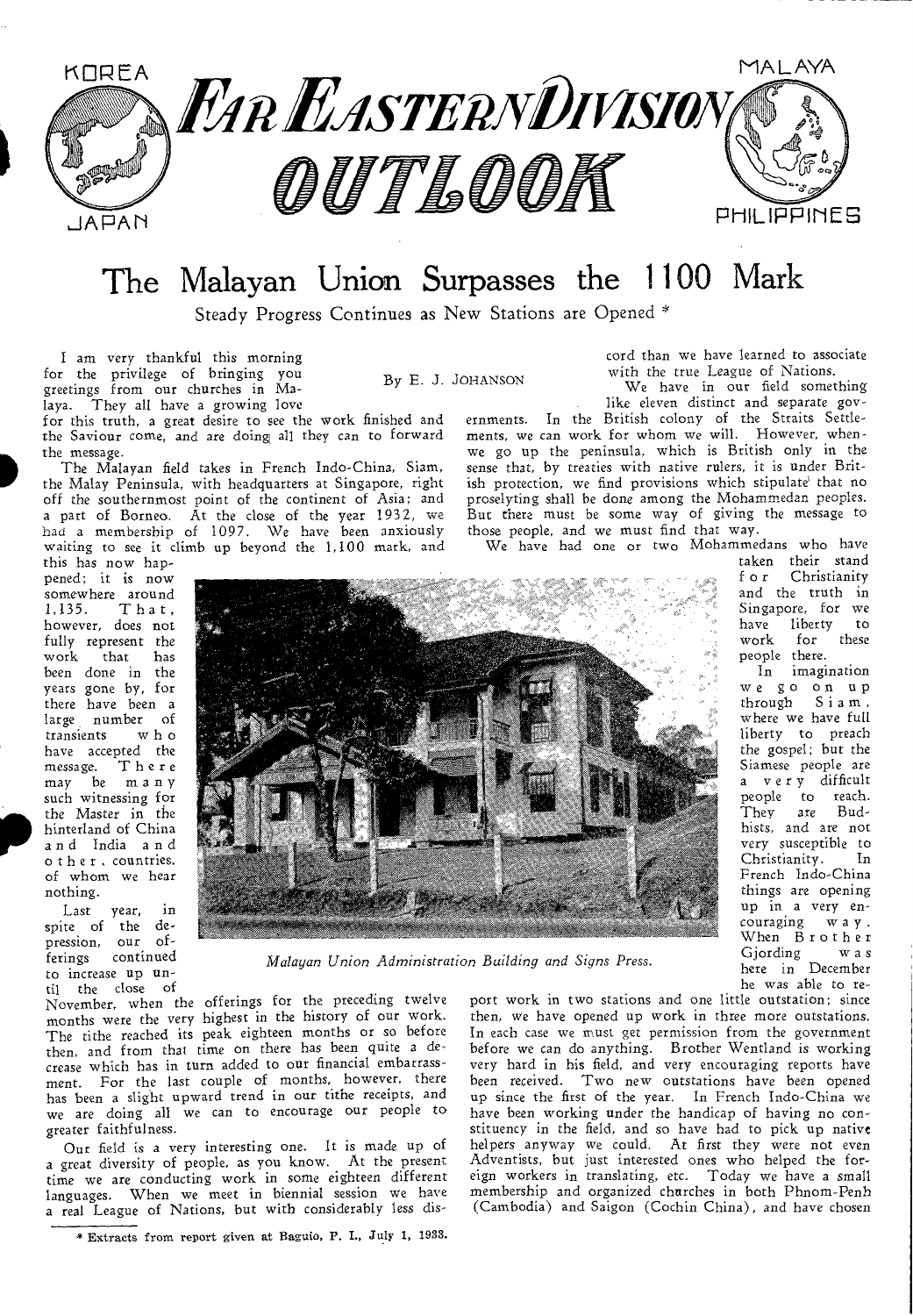three or four men and put them in training for workers.

It is many years since we first opened up work in Kuching, the capital of Sarawak. It was in 1917 that the Rajah gave us official permission to conduct work in that little city. The government has divided the entire state among the different mission societies, mainly the Catholics and the Anglicans, although the Methodists are conducting a small work there. In the year 1929 we began to give definite thought to the extension of our mission interests in that section of the field. Brother Youngberg with his family was located in the northern section of the field in 1931, and last year Brother Munson and his family were transferred to the Kuching district, in the south. For a time, after Brother Munson took up his work, it looked as though we might have to withdraw from that part of the field, but, under the blessing of God, Brother Gjording was able recently to. secure permission from the Rajah for the opening up of a new outstation *where* work will be conducted for the Dyaks. And so the work goes on.

Brother Munson is very enthusiastic in regard to the prospects in South Sarawak. He has associated with him one of our Batak brethren from Sumatra, who is now building himself a little house out in the jungle among the Dyaks. Our Batak brethren make fine missionaries, and *we* are largely dependent on them for our work among the jungle tribes of British North Borneo and Sarawak.

We have good missionaries in Brother and Sister Youngberg. It almost seems as though the sacrifice they are called upon to make with their large family is almost too much. But they are heart and soul in their work, and write us very encouraging reports of their work and plans for the future. They are desperately in need of additional facilities, and I hope that, in spite of our present shortage of funds, the way will open up for at least some of them to be supplied in the near future. The Dyaks are simple and degraded. In order to attract them to the meetings the Youngberg family has organized an orchestra. I wish I could remember the exact make-up of it, but as I recall it, there are a couple of Dyak, drums, a mandolin, perhaps an accordion, a Dyak flute, and a few things like that. I don't know how much music there is to it all, but they do make a noise, and the Dyaks seem to like it.

Brother Gjording should have been with us this morning to give his report of the• work in Malaya, but at the moment he is busily engaged in

an evangelistic effort in the city of Bangkok, Siam. This is the first time in the fifteen years since work was started by us in Siam that we have attempted to put on as strong an English effort as the present one.

We have some difficult problems to meet in Malaya at the present time. Recent budget cuts have affected us very adversely. We have reduced our foreign missionary staff to the breaking point, and as we anticipate the furloughs of those who are nearing the close of their terms of service, we wonder how we can possibly carry on in their absence. We are at the place now where if any one worker should have to leave the field for health or other reasons we would find *ourselves* in very serious straits.

The recent further cut in wages brought us some perplexity, and we wondered what the response from the field would be. But our brethren, foreign and national, have fallen in line with a wonderful spirit, although real hardship is being caused *as* a result of the cut. As an illustration, I might mention one of our national brethren who early last year volunteered for jungle work. This year, when salaries were considered, it seemed necessary to reduce his salary to more nearly that received by workers living under similar conditions, for this brother had formerly been a city worker, where living costs are considered to be higher. And so a reduction in his wages was voted. Naturally he felt rather keenly about it, for it was a real sacrifice to him to *leave* the comforts of *city* life for the discomforts of the jungle; but he took it all in a good spirit and was willing to fall into line with the wishes of the committee. How I dislike to have to write him of a further percentage cut on his recently lowered salary. You can appreciate my feelings when I received a fine letter from him in reply to mine, from which the following is an extract:

"What can one say in regard to the drastic cut in salary, but 'Praise the Lord, for He is good!' It is only in such crises as this that all workers will give complete surrender of themselves for the finishing of the work. I believe, with all the cuts and other hardships and difficulties, the Lord is going to do great things during this 1933 through the few laborers left in the field. Let us pray for a large gathering of souls to His kingdom." The spirit of this letter is shared

by our fellow-workers throughout Malaya. We believe that this year and the years to come will see a large ingathering of souls in the great Malayan field.

## The Two Roads

*(Continued from page 7)* 

individual. It cannot be decided by our parents, or teachers, or friends. We are advised to *"Strive* to enter in at the strait gate: for many . . will *seek* to enter in, and shall not be able." Then it is not as we seek, but as we strive.

Why is it worth our while to make such an effort to get through a gate that is narrow and to walk along a path which is straitened? It is because of the ultimate goal. The main thing about a road is where it leads. A road may have many good qualities, but if it does not take us where we want to go, it is not a good road for us. It is the narrow road which leads us home, to our eternal home. It leads us to life. It conducts us to God.

Jesus never urged men to do what He *refused* to do Himself. He lived what He preached. Men did their best to persuade Him to walk on *a*  road that was broad, but He always refused. By the narrow gate He entered heaven. His word to us is, "Follow Me!"

## Work Shows Steady . . . *(Continued* from *page 5)*

going I am sure it would realize a great deal more than it does. That is our trouble, as I said before, to keep in touch with our work.

We have had to cut wages along with the other fields. The extra ten per cent cut effective the first of June is rather perplexing to many I know. In the face of this some fields may have to lay off more workers, A few days ago a mission had to dismiss three or four additional' workers to balance its budget.

Our baptisms are not so good this year as they were last year for the first five months. Last year the number was around 920 and this year it is 729. I suppose this showing is due in a degree at least to the necessity of laying off workers. By the reports coming in from some of the fields it seems that baptisms there will be up to the mark reached last year.

We have many problems but we<br>jeve the Lord is with us. The believe the Lord is with us. courage of our workers, both Amer-<br>ican and Filipinos, is good. They ican and Filipinos, is good. are perplexed but not cast down. Our determination is to go forward with faith in God, looking to Him for the supplying of our needs, knowing that He will finish the work in His own good time.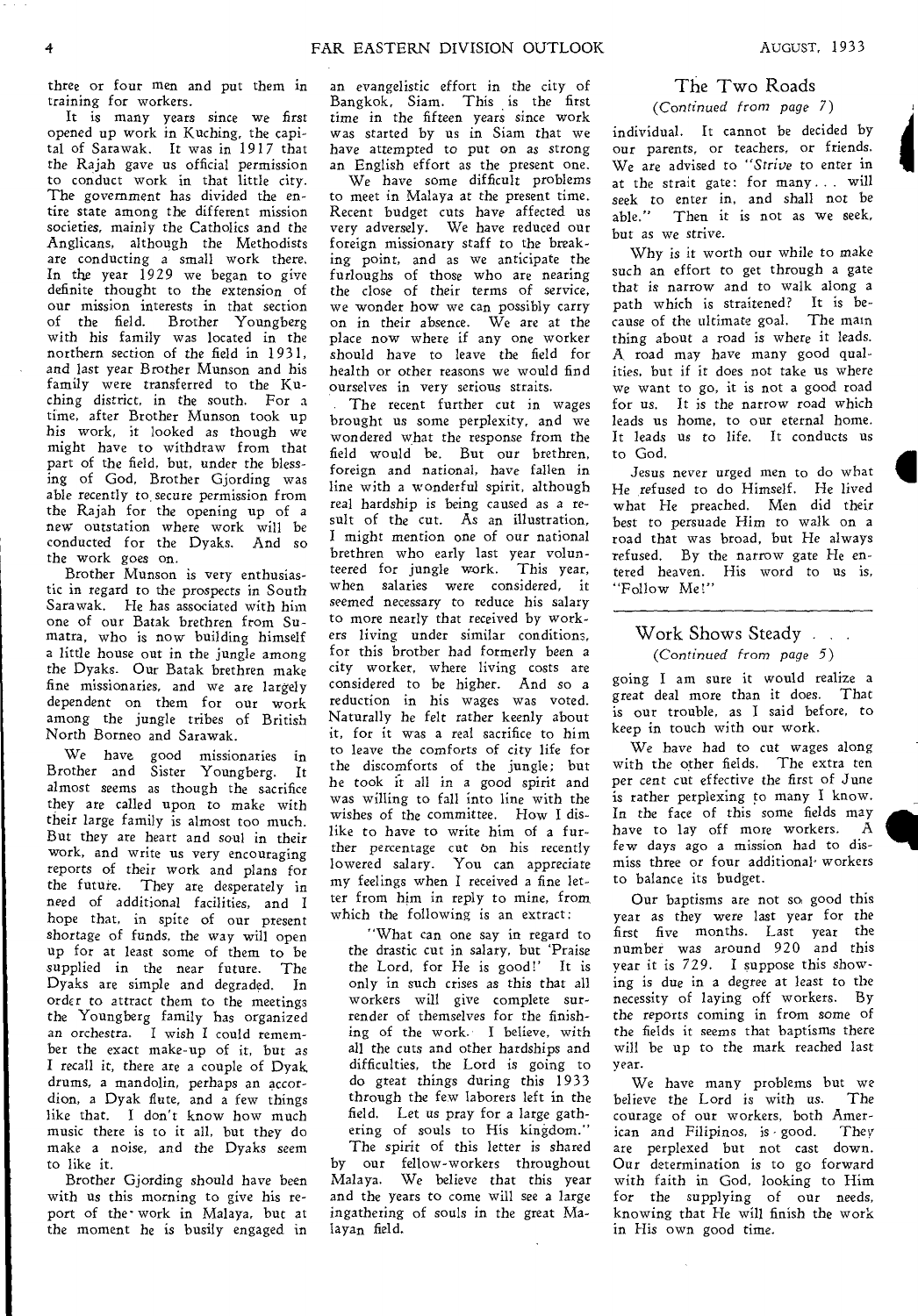# Work Shows Steady Advancement. in the Philippines

Over 1,500 Members in Mindanao

By R. R. FIGUHR

## *(Extracts from report given at Baguio, July 1, 1933)*

We feel that we have much over which to be encouraged in the Philippines. These times do bring perplexities, but they also bring out certain elements of strength in out Filipino brethren. Our great problem is taking care of our membership. The membership is now well over fifteen thousand and is growing, for which we are glad. We would certainly not want to do anything to keep people from coming into the truth, but we are perplexed with the problem of taking care of the members as they come in. Very great care is exercised in preparing candidates before baptism is administered, yet that does not end our responsibility or duty towards those who come in.

Our work is pretty well scattered throughout the entire group of islands, from the north clear down to the south. On the island of Palawan we have no work as yet. The West Visayan Mission is just sending over several colporteurs to that island. That is about the only large island on which we do not have any churches or brethren.

Brother and Sister Mershon are doing very good work in Mindanao. On this island we have more than fifteen hundred members. Sister Mershon has written about the interesting work she is able to do there in the town of Cagayan. She spoke of meeting a lady who has recently come to the town, and of discussing the message with her. This American lady called on Sister Mershon and said she knew our people at Pacific Union College, and the White Memorial Hospital, and seemed to be anxious to become acquainted with our people over here.

We are glad for the good progress our medical work is making in the Islands. Dr. Hall left a few months ago and we feel we are fortunate to have Dr. Erickson to take his place. The work at the sanitarium has gone on with hardly a break. As we travel around over the Islands, introduce ourselves, talk of our work and mention the medical feature, people at once know who we are and speak of our work in a very favorable way. This year we are reaching out into the local missions in an endeavor to carry the gospel of health to the people in the provinces. Two of our graduate nurses are out working among the churches in a medical education campaign. We have one nurse

for the island of Luzon, and one in the Visayas. They go out and visit our brethren in their homes, make suggestions to them on the care of their homes, children, preparation and selection of foods; and then they hold meetings in the churches. The brethren come to the meeting, a talk is given, and medical questions are asked and discussed. We hope as time goes on we can have more nurses out in the mission fields doing this same work. We were also able to let the Malayan Union have two of our graduate nurses.

Our colporteur work is not so very encouraging in some ways. We are in a situation similar to the allied armies at one stage in the world war. General Foch, Commander in Chief of the forces, sent a report stating that they had met reverses at every point, and then said, "We are ordering an advance all along the line." And that is what we are trying to do in our colporteur work. A few days before coming up here one of our colporteurs, who was compelled to rest awhile because of sickness, came to see me. He had become sick by canvassing all through the day and holding an effort evenings, keeping that up for weeks. He had brought a number of people into the truth, eight I think. He said most of them were paying tithe already. Brother Dalisay, director of one of the local missions, is today over in this place.

One of their colporteurs got clear

out of his territory in his enthusiasm and went over into the territory of another mission. It happened there were quite. a few people at this place who spoke his dialect. He organized a Sabbath school of over twenty members and wrote to Brother Dalisay to come over and help him. I pointed out to him that that was not his territory, but he told me he ought to go over anyway. The earnestness of this man is typical of most of our colporteurs in the field.

The enrollment in the college is larger than last year for which we are very thankful. We had feared the enrollment would be considerably below last year; but our school folks went out and worked the field intensively. This has had much to do in making possible this good enrollment.

The question of recognition seems to be working out quite satisfactorily. We have been led through this difficulty by the providence of God. We do not know just how we secured it, nor do the people in the government offices know just how it was done, but somehow the Lord brought us through.

In home missionary work our brethren and sisters are very active and earnest. For years now this movement of lay evangelism has been on, but it has needed someone to head it up and direct it. Eight or nine years ago fields were loaning their old tents to brethren to use in holding meetings. This year our brethren seem especially interested in this movement and Brother Bergherm is leading them in a very capable way.

All over the Islands the brethren are interested in Sabbath School Investment. They pledge many kinds of things, Sabbath eggs, cocoanut trees, etc. And if workers could be with them enough to keep the plan

*(Continued* on *page 4)* 



*Group of Believers from district surrounding Cagayan, Mindanao, where the Mershons are located.*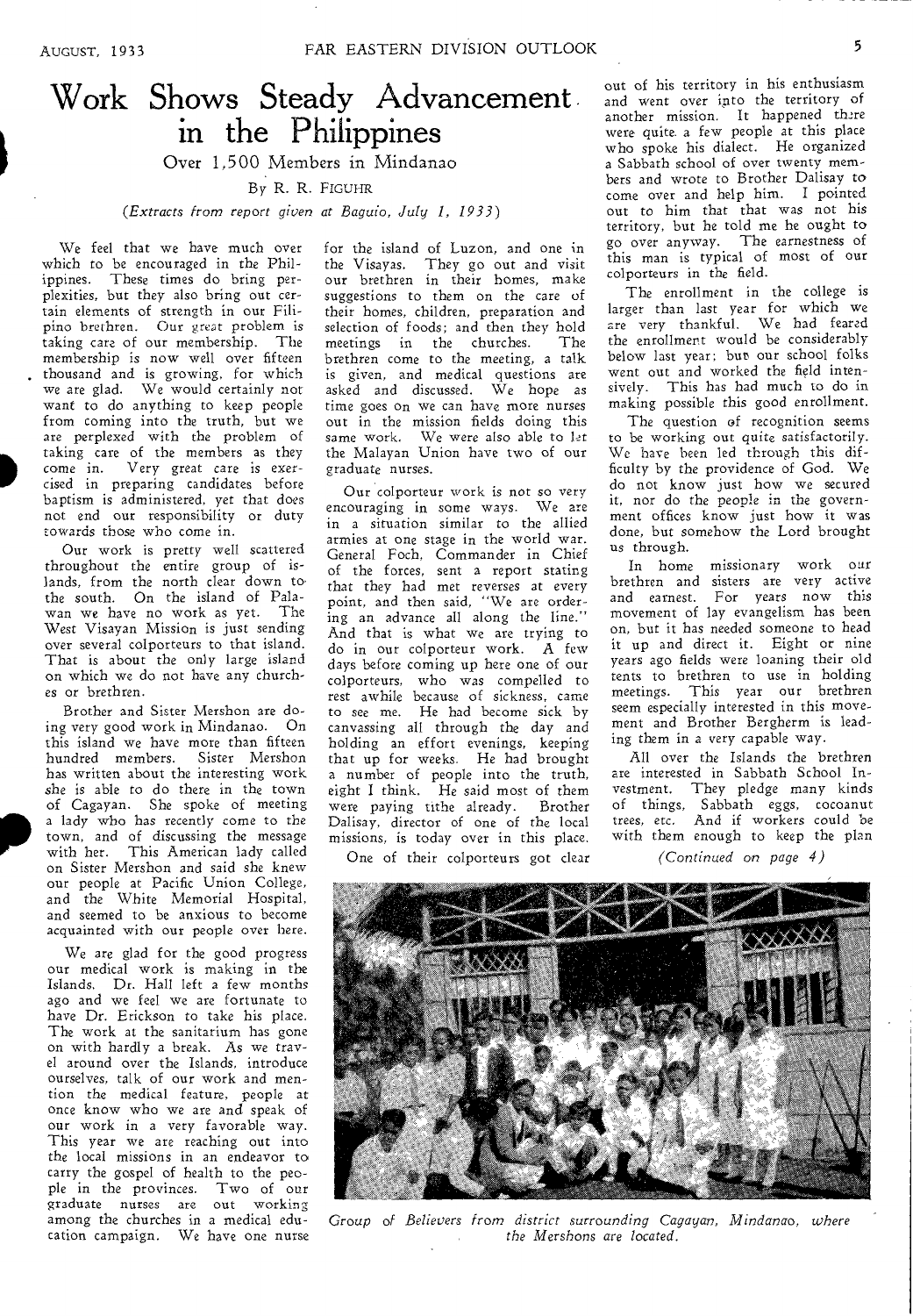# STATISTICAL REPORT FAR EASTERN DIVISION QUARTER ENDING MARCH 31. 1933.

 $\sigma_{\rm{max}}$ 

 $\sim$ 

| 456<br>7B                                                                       |                                |                                          |               |                |                |                |         |                          |                              |        |                             |    |                     |                 |                  |             |                         |           |                              |                  |              |                                   |                                                  |                                    |                                                       |                         |                            |            |                 |
|---------------------------------------------------------------------------------|--------------------------------|------------------------------------------|---------------|----------------|----------------|----------------|---------|--------------------------|------------------------------|--------|-----------------------------|----|---------------------|-----------------|------------------|-------------|-------------------------|-----------|------------------------------|------------------|--------------|-----------------------------------|--------------------------------------------------|------------------------------------|-------------------------------------------------------|-------------------------|----------------------------|------------|-----------------|
|                                                                                 |                                |                                          |               | Memb Added     |                | Memb, Oropped  |         | 10<br>£.                 | Ordained<br>Ministers        |        | 12<br>Licensed<br>Ministers |    | 13<br>Licensed      |                 |                  |             | 16<br>Total<br>Laborers |           | - 17<br>TOTAL YITHE RECEIPTS |                  | -19          | 20                                | 21                                               |                                    | 23                                                    | 24                      |                            |            |                 |
| NAME of CONPERENCE<br>OR MISSION                                                | ত লু,                          |                                          |               | Dur. Quarter   |                | Dur. Quarter   |         |                          |                              |        |                             |    | Missionaries        |                 | Other<br>Workers |             |                         |           |                              |                  |              | Offer En<br>0 Por Gas<br>30<br>30 | øΞ                                               |                                    |                                                       | an<br>Syd               |                            |            |                 |
|                                                                                 | Number<br>Organize<br>Churches | Monoership<br>at Beginning<br>of Quarter | By<br>Saptism | 1.<br>۵Ŝ       | 평              | By<br>Apostosy | àŠ      | Entra<br>Membe<br>Guatte | Poreign                      | Notius | Native                      |    | Native              | Brate<br>Lefter | Foreign          | Native      | Foreign                 | Native    |                              | Native           | Tithe 1      | Total<br>Missa<br>Missa<br>under  | Total S.<br>Contribut<br>(to Fores)<br>Massions) | Kission<br>Offerengs<br>Per Gapita | Total Contri<br>butters for<br>Home Miss<br>sion Werk | Tation<br>Local<br>Work | No. of Sab-<br>bath School | ÷          |                 |
| 1 Chosen Union Mission                                                          |                                |                                          |               |                |                |                |         |                          | 8                            |        | 2 11                        |    | 5.<br>18            |                 |                  | 36          | 15                      | 65        | 603,00                       |                  |              |                                   |                                                  |                                    |                                                       |                         |                            |            |                 |
| 2 West Chosen Conference                                                        | ш                              | 1039                                     | 1             | 2.             | 1              |                | 2       | 1039                     | ı.                           | 3      | 13                          |    | 21                  | 12              |                  | 3           | $\mathbf{1}$            | 52        |                              | 371.96           | -358         | 25.00                             | 329.34                                           | .03                                | 98,89                                                 | 164.54                  | 49                         | 3268       |                 |
| 3 Central Chosen Mission                                                        | 21                             | 1066                                     | 3             | 19             | 1              | 18             | $^{12}$ | 1057                     |                              |        | 12                          |    | 15                  | 12              |                  | 3           |                         | Ŀ6        |                              | 374.36           | 554ء         | 3.48                              | 322.68                                           | .027                               | 103.76                                                | 62.80                   | 63                         | 2328       |                 |
| 4 South Chosen Mission                                                          | 16                             | 701                                      | 13            | 10             |                | $\mathbf{1}$   | 16      | 707                      | -1                           | 3      | 12                          |    | 12                  | 20              |                  | 1           | -1                      | Ŀβ        |                              | 190.58           | - 269        | 9.74                              | 143.57                                           | .019                               | 78.00                                                 | 48.96                   | 39                         | 1647       |                 |
| Totals                                                                          | 78                             | 2806                                     | 17            | 31             |                | 2 19           | 30      | 2803                     | -10                          | 10     | LΒ<br>2                     |    | 66<br>5             | Ш               |                  | 43 17       |                         | 211       | 603,00                       | 936.90           | -549         | 38.22                             | 795.79                                           |                                    | .026 280.65                                           | 276.30                  | 151                        | 7243       |                 |
| 5 Japan Union Mission                                                           |                                | $20 -$                                   |               |                | 2              |                |         | $18*$                    | 3                            |        |                             |    | 12                  |                 |                  | 34          | -18                     | 38        | 512.09                       |                  |              |                                   |                                                  |                                    |                                                       |                         |                            |            |                 |
| 6 Kyushu Mission                                                                | 2                              | 77                                       |               |                |                |                |         | 77                       |                              |        |                             |    | 2                   | 8               |                  |             |                         | 11        |                              | 154,122,00       |              | 10.89                             | 101.19                                           | -134                               | 17,60                                                 | 71.2L                   |                            | 97         |                 |
| 7 Chagoku Mission                                                               |                                | 98<br>101                                | 2             | 6              | 2              | 10             |         | 8h<br>107                |                              | 7      |                             |    | ı<br>1              | 3               |                  |             |                         | 5<br>7    |                              | 125.45 1.49      |              | 5.36                              | 86.58                                            | .071                               | 3.74                                                  | 20.29                   | 6                          | 179        |                 |
| 8 Kansai Mission<br>$\lambda$ . The state<br>9 Kanto Mission<br>in a mark and a |                                | 429                                      | -1            |                |                |                |         | 430                      | 1                            |        |                             |    | -1<br>3             | 3<br>q          |                  |             | $\overline{2}$          | 15        |                              | 71.32 1.46       |              | 5.39                              | 106.82                                           | .088                               | 6.36                                                  | 54.28                   |                            | 103        |                 |
| 10 Tohoku Mission                                                               |                                | J.P                                      | -1            |                | 1              |                |         | -li9                     | 1                            | -1     |                             |    | $\overline{2}$<br>1 |                 |                  |             | 2                       | 7         |                              | 1182.98 2.75     | 36.68.748    | 43.42<br>1.65                     | 378.29                                           | .08<br>.063                        | 37.29                                                 | 75.29                   | 8                          | 776        |                 |
| 11 Hokkaido Mission<br><b>Contractor</b>                                        | 2                              | 50                                       | 6             |                |                |                |         | 56                       | 1                            | 1      |                             | 1  | 2<br>$\mathbf{1}$   | ٩               |                  |             | 2                       | -13       |                              | 74.47 1.33       |              | 2.36                              | 37.32<br>40,51                                   | .08                                | .86<br>2.67                                           | 4.17<br>22.9h           | 3                          | 76<br>136  | ЯĀ              |
|                                                                                 | 16                             | 82L                                      | 10            | 6              |                | 5 10           |         | 821                      | 6                            | -12    | 3                           | 3  | 11                  | 36              |                  |             | 24                      | 96        |                              |                  |              |                                   |                                                  |                                    |                                                       |                         |                            |            |                 |
|                                                                                 |                                |                                          |               |                |                |                |         |                          |                              |        |                             |    | 15                  |                 |                  | 34          |                         |           | 512.09                       | 2051.02 3.12     |              | 69.07                             | 750.71                                           | .083                               | 68.52                                                 | 248.21                  | 28                         | 1367       | EА              |
| 12 Malaysn Union Mission<br>13 British Bornso Mission                           | -6                             | 253                                      |               |                | 2              | 4              |         |                          | 1                            |        | 5                           | 6  | 2<br>2              |                 |                  | 3           | 8                       | -5        | 706.57                       |                  |              |                                   |                                                  |                                    |                                                       |                         |                            |            | ة               |
| 14 Malay States Mission                                                         | 13                             | 632                                      | 3             | 3<br>20        |                | $\mathbf{1}$   | 27      | 247<br>630               | 1<br>$\overline{\mathbf{c}}$ | -1     |                             | 6  | 2<br>٩              | 5               |                  | 2           | -1<br>4                 | -12<br>21 |                              | $102.78$ . 416   |              | 5.15                              | 65.63                                            | .021                               | 12.62                                                 | 11.16                   | 15                         | 274        | Н               |
| 15 Siam Missinn                                                                 |                                | 106                                      |               | -7             |                |                |         | 107                      |                              |        | ٦                           | n. | -7                  |                 |                  |             | 2                       | 5         |                              | 921.78 1.46      | 58.04.542    | 30.61<br>80.96                    | 150.34<br>73.56                                  | .063<br>.102                       | 90.96                                                 | .161.44                 | 1h<br>5                    | J97<br>108 | <b>RRN</b>      |
| 16 Singapore Mission                                                            |                                |                                          |               |                |                |                |         |                          |                              |        |                             |    |                     |                 |                  |             |                         |           |                              |                  |              |                                   |                                                  |                                    |                                                       | 9.48                    |                            |            |                 |
| 17 Cambodia                                                                     | -1                             | 3                                        |               | 2              |                |                |         | 5                        | -1                           |        |                             |    | -1                  |                 |                  | 1           | -1                      | 2         |                              |                  | 5.33 1.06    |                                   | 10.28                                            | -16                                |                                                       |                         |                            | 5          |                 |
|                                                                                 | ı                              | 20                                       | 12            |                |                |                | 2       | 30                       | $\mathbf{1}$                 |        |                             |    | 3                   |                 |                  |             | ı                       | 3         |                              | 108.40 3.61      |              | .10                               | 12.34                                            | .138                               |                                                       | .30                     |                            | 53         |                 |
| 19 East Siam                                                                    |                                | 1                                        | 5             |                |                |                |         | 6                        | $\mathbf{1}$                 |        |                             |    |                     |                 |                  | 2           | $\mathbf{I}$            | 2         |                              |                  | $.79$ $.131$ |                                   | 9.69                                             | .123                               |                                                       |                         | ı                          | 12         |                 |
|                                                                                 |                                |                                          |               |                |                |                |         |                          |                              |        |                             |    |                     |                 |                  |             |                         |           |                              |                  |              |                                   |                                                  |                                    |                                                       |                         |                            |            |                 |
|                                                                                 | 2                              | 82                                       | h             | $\overline{1}$ |                | -5             |         | 92                       | 2                            | -1     |                             | 1  | 1                   |                 |                  | 2           | $\mathbf{c}$            | 5         |                              |                  | 64.36.699    | 1.73                              | 44.22                                            | 20م.                               |                                                       | 10,86                   |                            | 106        |                 |
|                                                                                 | 2Ŀ                             | 1097                                     | 24            | ħ<br>23        | $\overline{2}$ |                | 29      | 1117                     | 9                            | 2      | 14<br>6                     |    | 24<br>5             | 5               |                  | 10 20       |                         | 55        | 706.57                       | 1261.48 1.76     |              | 118.55                            | 666.06                                           |                                    | -057 103.58                                           | 193.24                  | Ł2                         | 1055       | <b>NOISIAID</b> |
| <b>22 Philippine Union Mission</b>                                              |                                |                                          |               |                |                |                |         |                          | ь                            | 2      | 6                           | ı  | 55<br>9             |                 |                  | S.          | 34                      | 14        | 3020.73                      |                  |              | 30.32                             |                                                  |                                    |                                                       |                         |                            |            |                 |
| 23 Central Luzen Mission                                                        | 55                             | 2683                                     | 56            |                |                | 7              |         | 2732                     | -1                           |        |                             | 5  | 10                  |                 |                  |             | $\mathbf{1}$            | 69        |                              | 1636.10          | .598         | 41.57                             | 737.62                                           | .025                               |                                                       |                         | 77                         | 2.98       |                 |
| 24 South Central Luzon Mission                                                  | 49                             | 2290                                     | LO.           | 2              | 10             |                |         | 2330                     |                              |        |                             |    | 5                   | 21              |                  | 6           |                         | ш         |                              | 912.00           | -404         | 56.58                             | 357.29                                           | .016                               | 39,20                                                 |                         | 61                         | 2300       |                 |
| 25 Northarn Lazon Mission                                                       | 35                             | 2105                                     | 101           |                |                | 1 50           |         | 2155                     | 1                            |        |                             |    | 9<br>-1             | 35              |                  | 19          | 2                       | 73        |                              | 788.90           | 366ء         | 27.99                             | 368.95                                           | 016ء                               |                                                       |                         | 69                         | 2217       |                 |
| 26 Southern Luzon Mission                                                       | 21                             | 519                                      | 6             |                |                |                |         | 555                      |                              |        |                             |    | -3                  | 13              |                  |             |                         | 21        |                              | 231.70           | 107ء         | 2.LL                              | 57.22                                            | .009                               |                                                       |                         | 24                         | 452        |                 |
| 27 East Visayan Mission                                                         | Ŀ3<br>63                       | 3400<br>4344                             | 80            |                |                |                |         | 3480<br>ىنتىلا           | 2                            |        |                             |    | 11                  | 32              |                  |             | s                       | 55        |                              | 929.20           | -267         | 10.04                             | 253.98                                           | .007                               |                                                       |                         | 120                        | 4102       | OUTLOOK         |
| 28 West Visayan Mission                                                         |                                |                                          | 83            |                |                |                |         |                          | 1                            | 6      | 1                           | л  | 2<br>9              | 23              |                  | 26          | ۱,                      | 68        |                              | 1864.65          | 21ء،         | 311,51                            | 592.85                                           |                                    | .017 173.83                                           |                         | 110                        | عنازبا     |                 |
|                                                                                 |                                | 15371                                    | 374           | 2              |                | 24 57          |         | 15676                    | 11                           | 28     | $\mathbf{7}$<br>29          |    | 56<br>25            | 168             |                  | 60 13       |                         | 弘1        | 1020,73                      | 6392.55          | .472         | 180.15                            | 2367.91                                          |                                    | .016 213.03                                           |                         | 461                        | 16111      |                 |
| 29 Formosa Mission(Ilnantered)                                                  |                                |                                          |               |                |                |                |         |                          |                              |        |                             |    |                     |                 |                  |             |                         |           |                              |                  |              |                                   |                                                  |                                    |                                                       |                         |                            |            |                 |
|                                                                                 |                                |                                          |               |                |                |                |         |                          |                              |        | R E C A                     |    | $\mathbf{P}$<br>-1  | $\mathbf{T}$    |                  |             |                         |           | ULATION                      |                  |              |                                   |                                                  |                                    |                                                       |                         |                            |            |                 |
| Far Eastern Division<br>30                                                      |                                |                                          |               |                |                |                |         |                          |                              |        |                             |    |                     |                 |                  |             | 10                      |           | 264.67                       |                  |              |                                   |                                                  |                                    |                                                       |                         |                            |            |                 |
| Chosen Union Mission                                                            | 78                             | 2806                                     | 17            | 31             | 2              | -19            | 30      | 2603                     | 10                           | -10    | 2<br>Łδ                     |    | 5<br>66             |                 |                  | 43          | $\overline{17}$         | 211       | 603.00                       | 936.90.549       |              | 38.22                             | 795.79                                           |                                    | .026 280.65                                           | 276.30                  | 151                        | 7243       |                 |
| Japan Union Mission<br>32                                                       | -16                            | 824                                      | 10            | 6              | 5.             | 10             | -la     | 821                      | 6                            | 12     | 3                           | -3 | 15<br>11            | 36              |                  | 34          | 21                      | 96        | 512.09                       | 2051.02 3.12     |              | 69.07                             | 750.71                                           | .083                               | 68.52                                                 | 248.21                  | 28                         | 1367       |                 |
| Malayan Union Mission                                                           | 24                             | 1097                                     | 24            | 23<br>4        | 2              |                | 29      | 1117                     | 9                            | 2      | 6<br>14                     |    | 24<br>-5            |                 |                  | 10          | 20                      | 55        | 706.57                       | 1261.48 1.76     |              | 118.55                            | 666.06                                           |                                    | .057 103.58                                           | 193.24                  | L2                         | 1055       |                 |
| 34 Philippine Union Mission                                                     | 266                            | 15371                                    | 374           | 2              | ш.             | 57             |         | 15676                    | -11                          | 28     | 29<br>7                     |    | 25<br>56            | 163             |                  | 60          | Ŀ3                      | 341       | 1020.73                      | 6392.55          | - 172        | 480.15                            | 2367.91                                          |                                    | .016 213.03                                           |                         | 161                        | 16111      |                 |
| 85 Formosa Mission .(Unentered)                                                 |                                |                                          |               |                |                |                |         |                          |                              |        |                             |    |                     |                 |                  |             |                         |           |                              |                  |              |                                   |                                                  |                                    |                                                       |                         |                            |            |                 |
|                                                                                 | 364                            | 20098                                    | 425           | 6<br>-60       | 23             | -86            | 63      | 20417                    | 39                           | 52     | - 19<br>94                  |    | 56 157              | 253             |                  | 147 114 703 |                         |           |                              | 3127.26 10641.95 | -674         | 705.99                            | 4580.17                                          |                                    | .022 665.78                                           | 717.75                  | 682                        | 25,776     |                 |
| 1932<br>Totals, Year                                                            | 304                            | 18317                                    | 580           | 8<br>-77       | 34             | - 36           | 57      | 18855                    | 40                           | 39     | జ<br>91                     | 46 | 159                 | 237             | 9                | 122 117     |                         | 648       |                              | 3928.61 11150.h6 | 8٥.          | 916.28                            | 5209.08                                          |                                    | $.027$ 378.68                                         | 254.02                  | 625                        | 23,730     |                 |
|                                                                                 |                                | 17626                                    | 412           | 30             |                |                | 198     | 17870                    | 37                           | 35     | 97<br>23                    |    | 68 157              | 163             | 28               | 131 158     |                         | 581       |                              | 3712.07 12192.30 | .89          | 1821.84                           | 4832.39                                          | .032                               | - 50.55                                               | 595.53                  | 585                        | 20,645     |                 |
| $1931$<br>Totals, Year                                                          | 286                            |                                          |               |                |                |                |         |                          |                              |        |                             |    |                     |                 |                  |             |                         |           |                              |                  |              |                                   |                                                  |                                    |                                                       |                         |                            |            |                 |
| Totals, Year<br>a mar sama                                                      |                                |                                          |               |                |                |                |         |                          |                              |        |                             |    |                     |                 |                  |             |                         |           |                              |                  |              |                                   |                                                  |                                    |                                                       |                         |                            |            |                 |
| Totals, Year<br>a concernance and<br>* Palau                                    |                                |                                          |               |                |                |                |         |                          |                              |        |                             |    |                     |                 |                  |             |                         |           |                              |                  |              |                                   | VALUES IN U. S. GOLD DOLLARS                     |                                    |                                                       |                         |                            |            | August          |

 $\sim$ 

**LAI**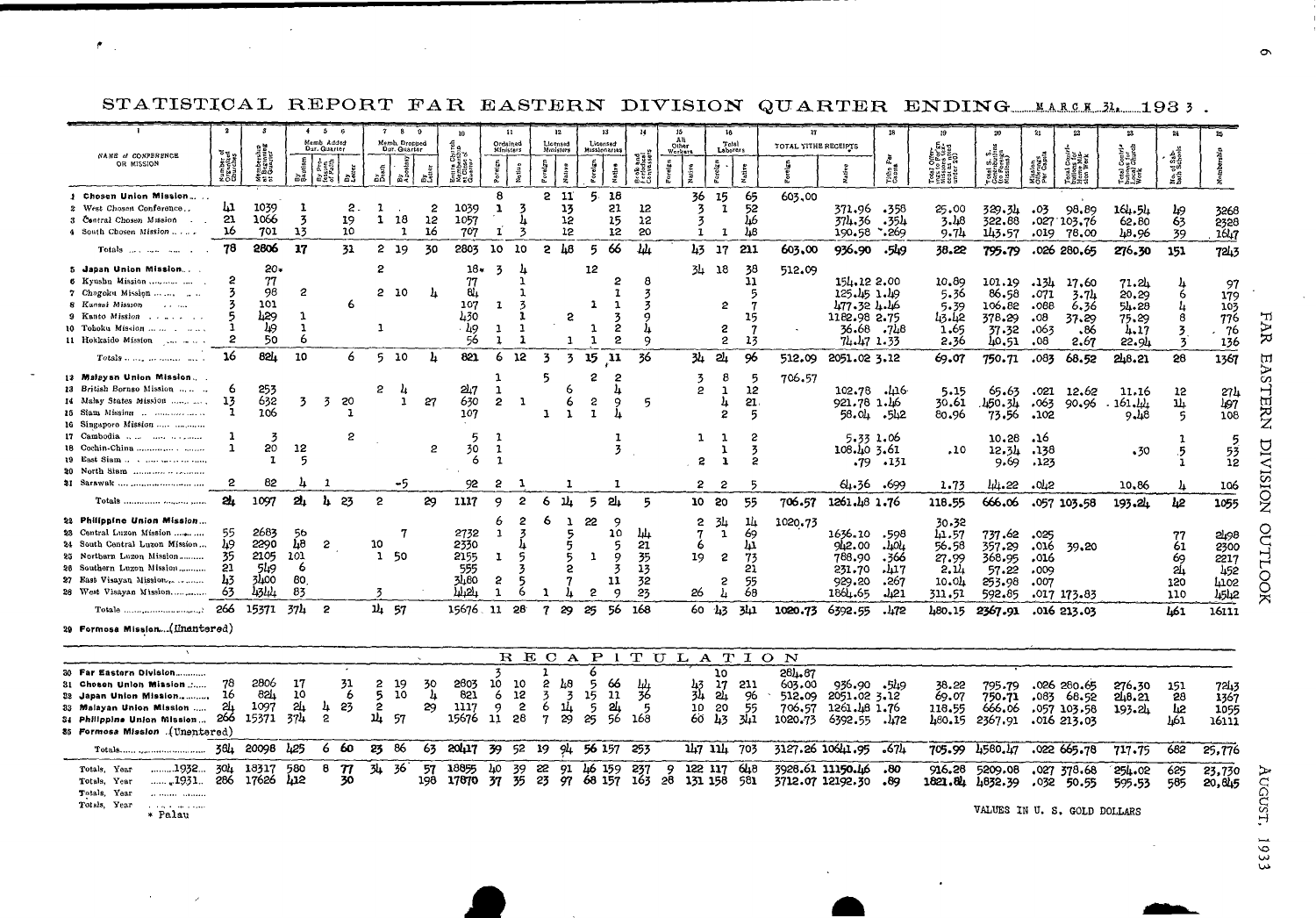# BIRTHDAY OFFERINGS

# Departmental Page

# A NEW IMPETUS

If there is any feature of our work that should have ever increasing momentum it is the Sabbath school work. It is the very heart of the church and "whatever helps the Sabbath school helps the church" so it is very fitting that a new power should take hold of our Sabbath schools.

We have a splendid organization, but now we need more fire under the boiler to get every officer and church member stirred to action in behalf of the Sabbath school.

At our recent mid-summer committee meeting new methods of presenting some of our vital Sabbath school goals were discussed and the following Sabbath school resolutions were adopted in accordance with similar ones adopted by the General Conference at the Spring Council in America:

#### INCREASING SABBATH SCHOOL MEMBERSHIP AND OFFERINGS

"Whereas, the Sabbath school is the greatest influence we have in leading our people in the three-fold spiritual objective of daily study of God's word, of personal work for the unconverted among us, and of sacrificing for and giving to foreign missions; and,

"Whereas, many of our church members in the Far Eastern Division are not enrolled as Sabbath school members; and,

"Whereas, the possibilities for good of the Sabbath school are limited because of the large number of absentees; therefore,

"RESOLVED, That a special division-wide effort, fostered by the division, union and local mission administrative leaders and the, Sabbath School Department, be made to bring actively into the Sabbath school all Seventhday Adventists, together with many of their friends and neighbors, using to that end the following means:

(a) Urging upon all ministers and other mission workers the active support of the Sabbath school by example and by precept, suggesting especially to union superintendents and local mission directors that they rally their force of laborers to strengthen the Sabbath school in every way possible.

(b) Designation of the month of November, 1933, as "Sabbath School Recruiting Month" when union and local mission workers, church leaders, Sabbath school officers, teachers, and members will search out missing Sabbath school members and urge their joining the Sabbath school and attending regularly.

(c) Featuring the Sabbath school work in the "Far Eastern Division Outlook" and union church papers, setting forth what the Sabbath school means to the mission fields, and to the churches, and inserting contributions from denominational leaders.

(d) The writing of a general letter by the officers of the division to our union and local mission leaders, stressing the importance of the Sabbath school and urging that all leaders and laity become actively connected with it.

#### WEEKLY FINANCIAL GOALS

Recognizing the fact that more than half of our entire mission funds are contributed by our people through the Sabbath schools, we strongly urge each union and local mission to constantly hold before the Sabbath schools the importance of sacrificial giving in order that there be no lack of means for the work in mission lands. To add to this endeavor—

WE RECOMMEND, (a) That our union and local missions faithfully promote the system of definite weekly financial goals for missions in each Sabbath school.

(b) That each Sabbath school work toward the object of raising on each Thirteenth Sabbath not less than twice the amount of the weekly offering goal; and that we encourage Sabbath schools more favorably situated to raise as much more than the quota as possible.

### INVESTMENT FUND

Whereas, The Sabbath School Investment Fund has become an ever increasing source of mission income, therefore,

RESOLVED, That we urge each union superintendent and mission director, and each union and local mission Sabbath school secretary to place before the Sabbath schools in each mission the blessings that have come to the cause through this project, with the definite objective of seeing that this plan is launched in all our Sabbath schools, and that we impress upon each Sabbath school the importance of promoting earnestly the Investment Fund, and that every member have some part in this good work. God has signally blessed this means of increasing our Sabbath school of ferings, and we would urge each Sabbath school member to plan to make some definite investment this year for missions.

Whereas, the Birthday offerings plan has not only produced means for our world-wide work but has proved a blessing to all who have participated in the plan,

RESOLVED, That we urge each Sabbath school to faithfully promote this plan with the thought in mind of including all members, both old and young.

These are only resolutions but it is when each of us puts his shoulder to the wheel that these or any other resolutions will become a reality.

Before the battle of Trafalgar, Lord Nelson said to his soldiers, "England expects every man to do his duty." May there be sincere cooperation on the part of each one concerned.

—BLANCHE E. GRIGGS.

## Investment Baby Grows

In the July "Outlook" we told you of our Investment Baby, Jimmie Bradley, in the Baguio Sabbath School. Since writing this we have received three more pledges bringing the total up to P17.50 per pound for every pound little Jimmie gains during the quarter. He has already gained three pounds which nets us the neat sum of  $P52.50$  even now. Let the good work go on!!

—BLANCHE, E. GRIGGS.

<u>paramonia maramonia momentumo menti</u> JUNIOR CORNER

# THE TWO ROADS

## Matt. 7:13

The universe is built on a two-road plan. Wherever we are, and whoever we are, there are always two roads which run out from the spot on which we stand. This is true for every hour of every day we live. We are forever standing at the forking of the road. It is for us to decide which road we shall take. Whenever we open our mouth, there are two things we can say, and it is for us to select which one of the two it shall be. Whenever we make up our mind about anything, there are two ways in which it can be made up, and it is for us to decide what conclusion we shall reach. Life is thus a long series of choices. Our character is built up by decisions. What we are today is the product of our past choices; and what we shall be in the end will depend upon our decisions, past and future.

We enter each of the roads through a gate. One gate is wide and the other is strait, or narrow. Which gate we use is left entirely with the *(Continued on page 4)*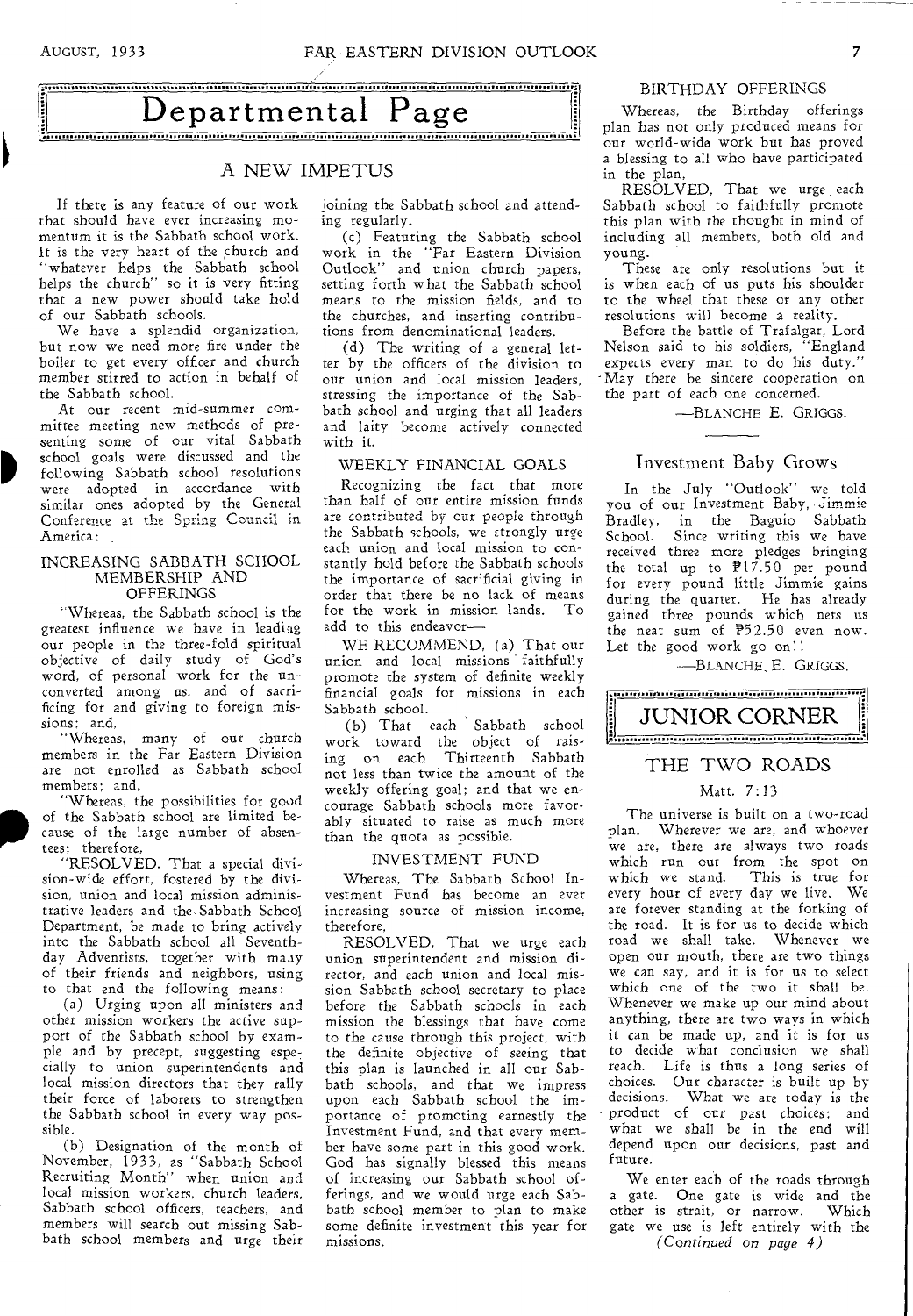# TarliastenOivisianOutioolt

Published monthly by the Far Eastern Division of the General Conference of Seventh-day Adventists, P. 0. Box 7, Baguio, Philippine Islands. Subscription price fifty cents a year.

W. *P. Bradley Editor Dorothu J. Wheeler* 

## NEWS NOTES

Brother and Sister J. W. Rowland and family of Jesselton, North Borneo, reached Manila on Friday, July 7th, on their way to the United States on furlough. They visited Ba-guio while in the Philippines. We wish them a pleasant journey the rest of the way, and a most restful furlough. We hope they will return at the end of their year's stay in the Homeland strengthened and refreshed for another term of service in the Malayan field.

Elder J. H. McEachern attended Colporteurs' Institutes in Cagayan, Mindanao; and Lucena, Tayabas, during the first part of July, returning home about the 20th.

Professor W. P. Bradley visited the Philippine Union College during their Week of Prayer which was from July 9th to 15th. From there he went to the West Visayan Mission to visit the schools. He plans to return to Baguio about the middle of August.

#### A Few Echoes From Bangkok

Just a few echoes from old Bangkok, for we know you are deeply interested in the effort here. We know you *are* having a *definite* part in this effort through your prayers.

#### *Literature Appreciated*

"That is a splendid idea," said an Italian dentist who is attending the meetings regularly. "Some things are said that are new and strange and one cannot quite grasp them. But then your literature on the same subject is brought right to my office and that makes everything as *clear* as can be. I am neglecting my work," he added, "to read all the literature,you bring so much on each subject.'

"Give us literature," said the Siamese Buddhist priests,—and we always have a few of them present at each meeting,—"and we will read every word of it." May they find that Jesus is the great Buddha for whom they yearn.

#### *"Go Ye, Therefore, and Teach All Nations"*

An Armenian says he has read his Bible through several times, but has never understood the prophecies till now. He wants more, and wonders

what will be offered when these lectures are past. A Belgian and his wife are wondering how many of those attending are sincere,--inferring that they themselves are. Each night he drops a few ticals into the question box. A Hindu says he is seeking peace and does not care where he finds it so long as he finds it. "If peace is to be had in Christ, I want it even if it is there," he says. A Tamil doctor needs help on what becomes of the soul when a man dies. What *does* the soul do? Where does it go? We hope he will *find* the right place for himself before it is too late. Some frivolous Danes dropped into our meeting one night five or six of them,--- to hear where hell is and what is going on there now and later. They have not been back since. It may be the lecture was too strong for them, but still God knows their names, where they are, and the number of their houses.

The other night the Buddhist High Priest,—a royal prince of the soil here—sent his personal representative to our lectures. We have had priests present *each* night but one. They *need* the Gospel *as ,.badly* as anyone, that is sure. Siamese are coming and are asking many questions. Here is one that came in for its answer last night: "Compare the principles of Buddhism with those of Christianity." I have fifteen minutes or so for questions, and have almost that number of questions in hand, and this one from a Buddhist friend should be given one hour. What shall we do about that I wonder? And the Chinese are attending; one or two of them have not missed a single lecture. May they also reach God's city. Many students from the schools and the university are attending the meetings. Our attendance has been about the same throughout, though one night it jumped to one hundred and twenty. Most encouraging of it all is the fact that last time we had our usual crowd in spite of a heavy downpour of rain. *In The Testing Time—Pray for Us* 

Next time we present the Judgment, and the week following the Law and the Sabbath, and then the Sunday question. So you *can see we* are right into the *testing* truths at this very time. May we therefore thank you for your prayers, and ask for yet greater earnestness in behalf of this wicked old town that is hearing God's message, perhaps for its first and last time on such a large scale at least, and may all know that "the hour of His judgment is come."

—J. G. GJORDING.

#### Statistical Report

Attention is called to the First Quarter Statistical Report appearing on page 6 of this issue.

Addresses of Far Eastern Division Workers On Furlough

*Chosen* Union

- Pastor W. E. Gillis
	- In care of General Conference S. D. A.
- Takoma Park, Washington, D. C. Mr. Ralph Waldo Pearson, Route 5,
- Boise, Idaho and 1406 Harrison St., Roseburg, Oregon.
- Mr. Ralph S. Watts
	- 217 Cedar Avenue
	- Washington, D. C.
- *Japan Union*
- Prof. Adrew N. Nelson 1208 Shelby Street, Seattle, Washington

*Malayan Union* 

- Pastor J. W. Rowland
- Sedro Woolley, Washington
- *Philippine Union*

Dr. H. A. Hall

- 239 Buena Vista Street, Redlands, California
- Mr. C. E. Thurston
	- In care of N. F. Burdoin Battle Ground, Washington
- Pastor M. F. Wiedemann 918 South 7th Street

Burlington, Iowa

## A Good Report from Northern Luzon

In a letter recently received from Pastor E. N. Lugenbeal he says: "I was just checking over our baptisms today and find that we have passed the two hundred mark already. We have five or six more places *in* which to conduct baptism during the next two weeks and I am confident that when these are finished we will have baptized more than for the twelve month period last year. It seems as if the Spirit of the Lord is being poured out. I picked up our colporteur paper the other day and found where one of our colporteurs had discovered two men living in different places who had begun to observe the Sabbath of their own accord. One had read of the Sabbath in his Bible and had begun its observance. The other man was given a dream in which he was told by the Lord that he should observe<br>the Sabbath. He had been keeping He had been keeping the Sabbath for four months when our colporteur found him.'

#### Change in Editorship

At a recent meeting of the Division Committee W. P. Bradley was appointed editor and Dorothy J. Wheeler associate editor of the *Far Eastern Division Outlook* relieving the undersigned in view of a forthcoming furlough. I wish to take this opportunity of expressing to all our readers my appreciation of the cooperation accorded me, and to enlist the same splendid co-operation for my successors.

—EUGENE WOESNER.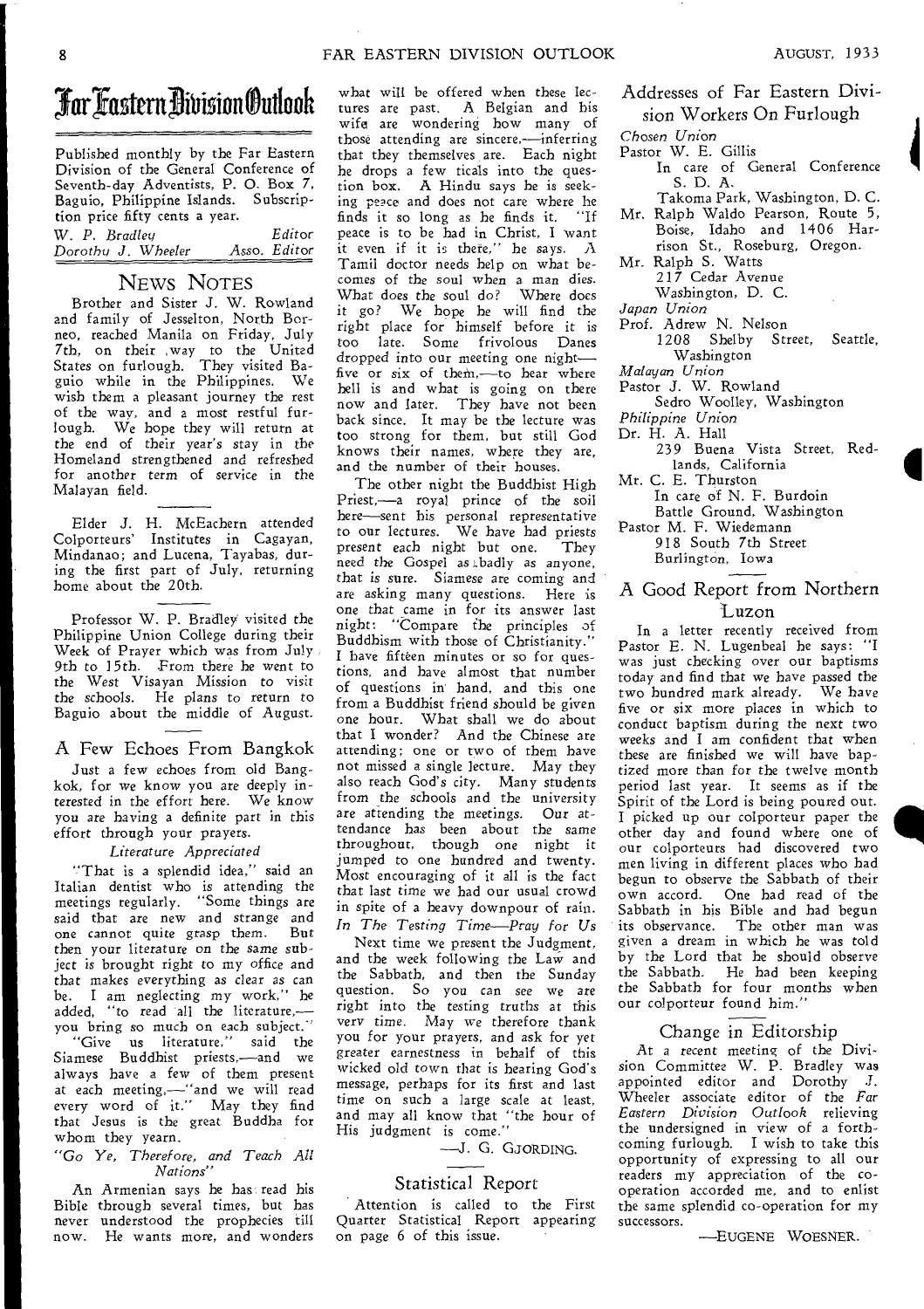HARVEST INGATHERING EXTRAI



'Vol. 22- Baguio, P. I. August Supplement

it takes mental and spiritual courage to make it successful. If the burden rests on a few, then the pain of effort is far greater on the part of these few, but if everyone enters into it to the full share of his strength and responsibility, it does take away the pains of effort from those who serve. Many hands do make light work, but that is not all. There is a cheer and inspiration in numbers. When all who should be interested are interested, each doing his part, there is an inspiration in it that makes effort easy .

Never in the past has there been a greater need of a united strong effort than in this year's Harvest Ingathering Campaign. While our mission appropriations come from every quarter of

 $\sqrt{2}$ 

# **Taking the Pain out of Campaign**

By FREDERICK GRIGGS

+4.4.444-4.4.÷4.444.44t44.4.4.4•4.4.4.+4•4.4.4.4.4.4.444.

Such an endeavor as that of our Harvest Ingathering Campaign can be made successful only by a very hearty effort on the part of all concerned. Every Seventh-day Adventist of the Far Eastern Division is concerned about this coming Harvest Ingathering undertaking. A success-

ful campaign will result in the establishment of new enterprises and the maintenance and further upbuilding of old ones. Our institutional interests are to be benefited by the funds received. The sick will be ministered to and children and youth given educational opportunities. In one or two unions our working force will in part be maintained from the proceeds of this campaign, so it is very essential that it shall be a successful one.

Every church member is to feel a personal responsibility in this enterprise. There may be those whose age or general qualifications would not warrant their soliciting, but these very individuals can engage in prayer and do special work, the proceeds of which may be contributed to the Ingathering Campaign fund. They may do the

Now this hearty effort on the part of every one connected with our churches and institutions will go far in taking the "pain" out of the campaign. These Harvest Ingathering Campaigns are all accompanied by pain, physical, mental and even spiritual. It takes physical effort to do this work, and

 $\ddot{\ddot{\textbf{r}}}$ THE INGATHERING CALL *(Tune:* No. 819 in "Christ in Song") A call cometh—it comes to you, In His vineyard there's Work to do; The world's waiting, the laborers few: A call cometh—it comes to you. The work needs you—you need it too, Success wholly depends on you; So with courage your task pursue: The work needs you—you need it too.

The goal's chosen, the date set too, Just keep planning with both in view; And work steady the whole day through: The Lord's calling, He counts on you.

+++44444-46+4.4.4.4•4•4•444.444.444.4.4.4•4•444444,

work which those who are chosen to solicit would do. Altogether every member of the church and indeed of the Sabbath School and Young People's Societies should contribute their part toward reaching the goals which each field will have.

4.

the globe, yet the larger part comes from America. In a particular way this country is feeling the pinch of the financial difficulties which have come upon all the world, consequently we are receiving much smaller appropriations forall our enterprises. We have been obliged to discontinue

 $\ddot{\ddot{x}}$ 

and light.

*(Continued on page 4)*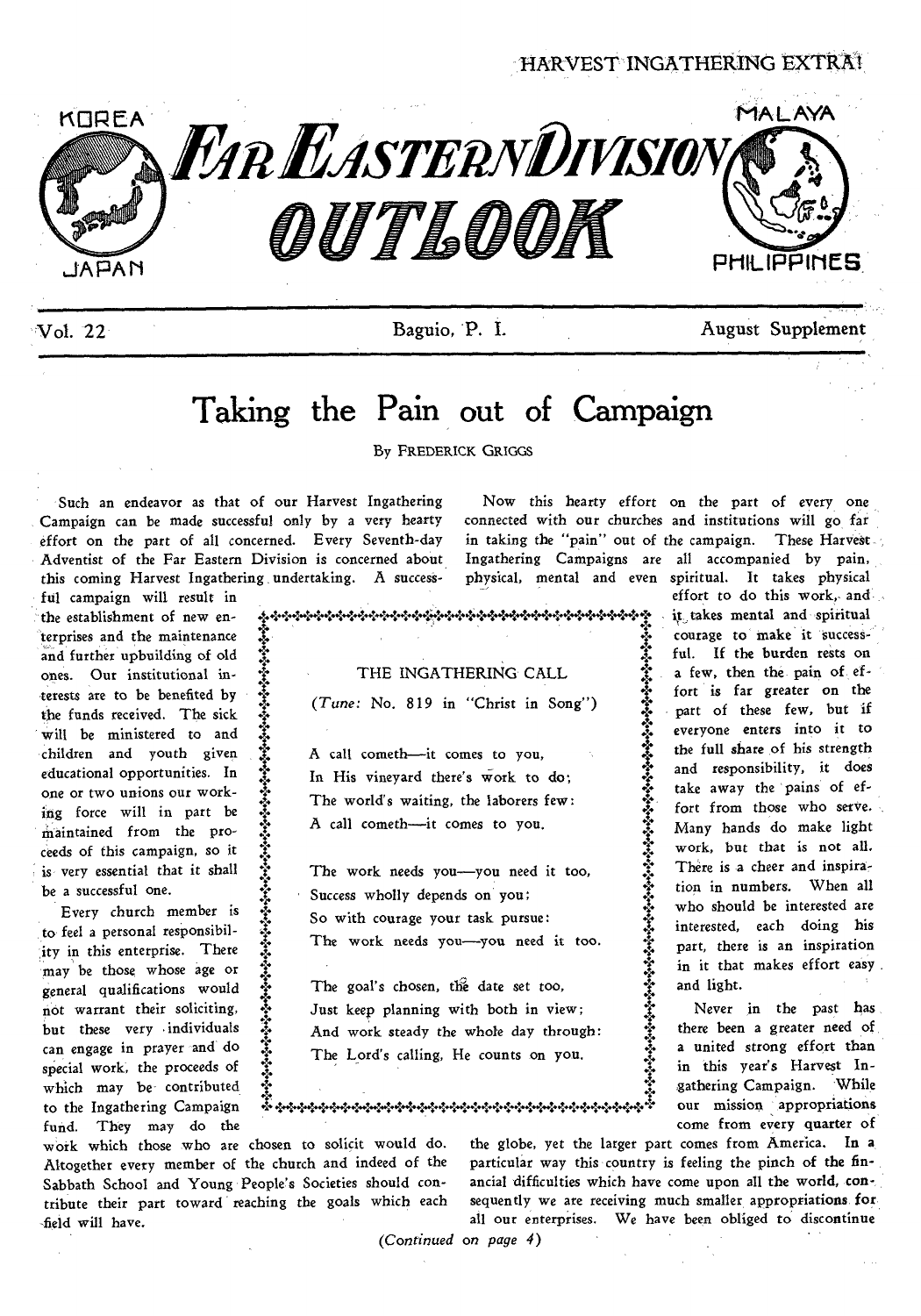# **Recommendations Passed by the Division Committee**

July 3, 1933

#### *Consecration\_ Week*

Whereas, the success of the Harvest Ingathering Cam paign depends upon the blessing of God on the consecrated service of workers and church members, therefore

WE RECOMMEND, That a Harvest Ingathering Consecration Week be observed in all our churches in the Far East,- immediately preceding the beginning of the campaign; and that, wherever possible, the church members meet together at least two evenings during the week (preferably Wednesday and Friday evenings) to seek God for the preparation necessary to do the work successfully, and to pray for the Spirit of God to impress men of wealth and the<br>public generally, to give liberally in response to the Harvest Ingathering appeal,

### *Harvest Ingathering—Un*i*ted Promotion.*

Whereas, the continuous reductions' in appropriations from the Home Board have seriously jeopardized the established work in our various fields, making it impossible to maintain present work unless needed funds are forthcoming; and

Whereas, we believe the spirit of this message demands that we push forward our work in all fields, until every kindred, tribe, and people within this territory assigned to us shall hear the warning message; therefore

WE RECOMMEND, That each union and local mission committee lay strong plans for the promotion of the Harvest Ingathering Campaign in each respective territory, giving special study to the following suggestions:

(a) Each ntission to put forth an extraordinary effort to reach its share of the Division goal.

(b) Lay plans to finish the campaign within the cam paign period, September 2 to October 14.

(c) The work of pastors, evangelists, and departmental secretaries to be so arranged as to allow each worker to spend insofar as possible six weeks of uninterrupted time among the churches, organizing and leading the church members forward in a successful effort.

(d) Preceding the campaign, special workers' meetings to be called, for the purpose of studying the best methods of promoting the campaign, and otherwise organize the mission forces for a strong, intensive effort.

(e) Each mission worker to give special study to the soul-winning possibilities of the Harvest Ingathering, encouraging the church members to turn in names of all interested people for follow-up work.

(f) That we adopt the General Conference goal chart for 1933.

# Suggestions for a Prompt and Successful Campaign

Never has there been an Ingathering Campaign, perhaps, which required more individual attention, more thorough organization, more prayer, more personal training of the church members, and more inspirational goal devices, than the campaign that is set to begin September 2, 1933. This is true because of two reasons: First, is the more urgent need of funds and the disaster which will exist in many parts of our fields if any mission fails to reach its goal; second, the apparently greater difficulties in soliciting which must be offset by greater skill in approach and more intelligent and earnest appeals on the part of solicitors.

The wise general does not close his eyes to difficulties, but realizing the more acute situation devises better methods, revises his plans, adopts new forms of strategy to meet the emergency, and appeals for more reinforcements to strengthen his battle line. Let every reader of the "Outlook" consider himself, or herself, general or captain in the Ingathering Campaign for 1933 and begin at once to plan for its success in the territory for which he has been made responsible. The following steps toward organization may be helpful:

1. Prepare the church spiritually, Let the burden of the success of the campaign be laid upon the conscience of each church elder and upon the heart of every believer. "Except the Lord build the house, they labor in vain that build it." Ps. 127:1. For

## By *J.* H. MCEACHERN

this reason the General Conference has recommended that the week preceding the opening of the campaign be set apart for special prayer in the interests of its success. Urge every member to pray daily at home, as well as in the public prayer meeting, for God to send angels to prepare the way for the ingatherers. Every worker going forth bathed in the atmosphere of prayer will succeed, for there is no failure with God.

2. Faithfully instruct your members. Remember, every, true Seventhday Adventist is willing to do his duty, but he does not always know how or just the plan to follow. It is better to teach him than to exhort. Organize a Harvest Ingathering Training Class in the church. Let the members drill and practice on each other. Take the more timid ones with you, or arrange for them to work with experienced solicitors.

3. Start the campaign promptly. Unless there are very legitimate reasons sufficient to merit the vote of a local mission committee for changing the date, let the campaign be launched September 2 by the Ingathering Rally Program. There is nothing that saps the vitality and extracts the joy out of a campaign so much as for a leader to start late and let the effort drag. The members, young and old, grow weary and a needless dread takes possession of their hearts. When the first gun is fired let every one charge into

the battle. There will be joy and enthusiasm. It is perfectly proper that you should take a sanctified pride in putting your church or district first "over the top". Your members will love you more if you put them to work and ler them share the experienceand the joy of laudable achievement for the Master.

4. Encourage reporting. In fact a leader can tactfully demand a report from each person every week. In the cases of those who have not worked, let them report—blank. They may report the obstacles that hindered. Accept these in the greatest spirit of kindness and sympathy; but let each one report every week. Some that are unable to go can report that they prayed for those who did go. Thus, they all share in the joy of seeing the mercury rise week by week on the thermometer of the goal device. Be sure to make available this goal device in every church and explain its simple operation. Utilize the Fifteen-Minute Missionary Service every Sab-bath, from September 2 till October 14, to keep enthusiasm for the campaign glowing in the hearts of the believers.

5. Work the territory thoroughly. Recognize talent and distribute your workers over the field in districts for which they are best suited. Give every one due credit for what he attempts to do. Keep everybody happy. The joy of the Lord is your strength.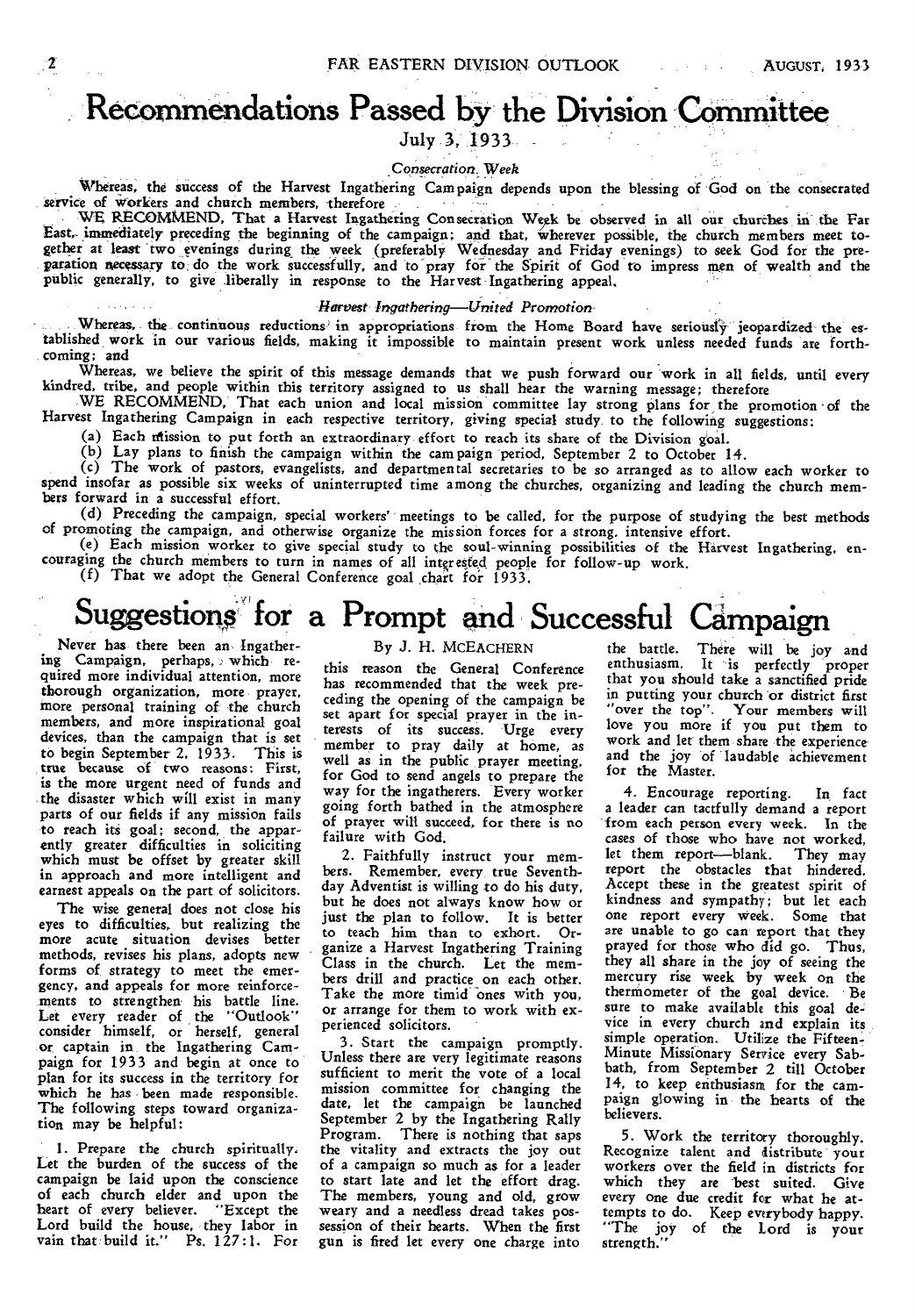

*Hiroshima Church—being the first to undertake Harvest The Church in Sapporo, Hokkaido.—They more than made Ingathering work in Japan (1923) their goal for the Hokkaido District last year* 

# **Harvest Ingathering Accomplishment in Japan**  By V. T. ARMSTRONG

The Japan Union has completed ten Harvest Ingathering campaigns. Our first one was conducted just a few weeks after the great Tokyo earthquake amid the suffering and financial loss that came to Japan at that time. Funds gathered during the ten years have amounted to Yen 44,185.23 (G\$22,092.61). The Japan Junior College and the Tokyo Sanitarium-Hospital have benefited by these funds. During the past two years the funds gathered have helped secure church buildings in different parts of the Empire, or are held in trust for that purpose.

During 1932 our receipts exceeded the returns of any previous year. This was not because it was easier to get money, or that people had more to give than formerly, but because our members worked harder and more of them responded to the call than formerly.

Each year our Japan Publishing House has issued a Japanese Harvest Ingathering magazine. About 20,000 copies are used in lands outside of Japan and a goodly number of the issue distributed in the Japan Union. While our solicitations have been largely among the Japanese we have also gone to the Chinese and other foreigners residing in Japan. Last fall two of our foreign sisters solic-<br>ited the foreign business men in ited the foreign business men in Tokyo and Yokohama. They not only secured financial help but the patronage of our Sanitarium has greatly increased. This is proving a greater blessing than the immediate funds raised.

In these days when funds from the General Conference are growing less and less it is important that we gather more and more within our own borders. As we *learn* to operate on a smaller budget and yet win more souls, so must we also learn how to

gather financial resources from the fields where we labor. We must lead our people into greater burden-bearing in the support of the cause. It is not the large amounts by a few that will win the day, but rather the small amounts by the<sup>3</sup>many that is needed. If we can enlist the entire membership in the campaign, the burden on each one is not heavy but the aggregate amounts gathered will be far beyond our former returns. The 1933 campaign must be a greater success than ever before.

At once there is the cry of depression, hard times and no money. We hear it everywhere. We cannot help hearing the report' but we can fortify our hearts so as to be protected from the depression complex. It is well to remember that the promises of the Bible are for times of depression, spiritual, mental, and financial.

The greatest depression afflicting the cause is the spiritual depression in the daily lives of our people. When we are depressed spiritually we are soon depressed mentally, and then we suffer from the financial depression like the rest of the world. Fear and all its nerve strain are experienced.

To make the 1933 campaign a success we must have more than a financial rally. It must be a spiritual rally. We must be clothed with the robe of righteousness and sustained by the manna of heaven. When this experience comes to us the depression will be broken as far as the progress of the work is concerned. The whole ambition and desire of this people should be to finish the work and with courage and determination we must rally the members in the entire field to a successful Ingathering campaign this year,

# By W. H. BERGHERM **Plan is New in Philippines But Growing**

Harvest Ingathering as a general campaign on the part of our laity as a whole is only about four years old in the Philippines. Four years ago, 1930, we printed our first Harvest Ingathering paper in the dialects and campaigned in all our churches. Each year our people have responded in larger number as is shown by the following reports of funds raised:

#### 1930 1931 1932 P7,358.37 P13,027.51 P14,860.00

We believe greater results will be seen as we emphasize the spiritual value of the Harvest Ingathering work. The Spirit of Prophecy has told us that its purpose is to win souls and we have tried to keep this objective uppermost. A recent survey conducted among 53 workers scattered throughout the Union shows these workers put in a total of 1,833 hours personally into the work and

report 75 souls interested in the Truth in the 1932 campaign. Practically every church had a part in the work.

The fact that so many pesos have rolled into this unpopular cause in this Catholic country is truly a modern miracle. From the very first, to all human appearances, it seemed it could never be done. Yet it has been done in a way that is a surprise to all of us. One sister in Mindanao reported that formerly she visited the Chinese merchants in behalf of the Women's Civic Club and Puericulture Center. The Chinese would give pins, old clothes, basins, a few toys, never over fifty centavos value and that she had to do much talking to get that. Now she went to them in behalf of the Lord's work representing a hated people and they were giving her two and three pesos. One who never gave her anything before, had gladly given her a peso. She ascribed it entirely